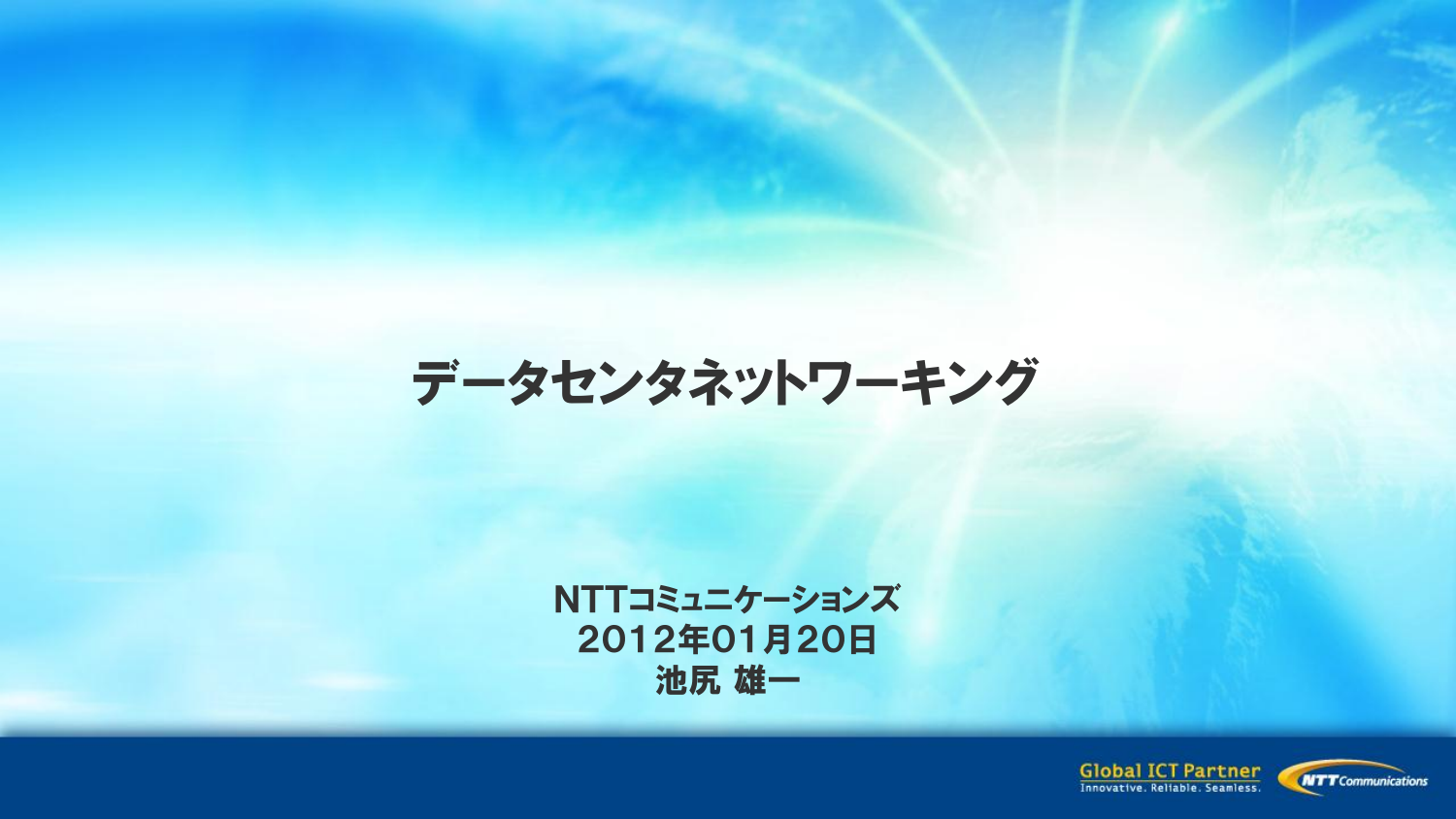#### クラウドネットワークの構成(NTTコミュニケーションズでの構成を例に)



**NTT** Communications

■ VM (仮想サーバ) / Storageサービス等のlaaS提供プラットフォーム ■ HypervisorをToR(Top of Rack) SWに接続し、CoreSWでアグリゲーション DC Gatewayを介してInternet/VPNと接続される



Copyright © 2011 NTT Communications Corporation All Rights Reserved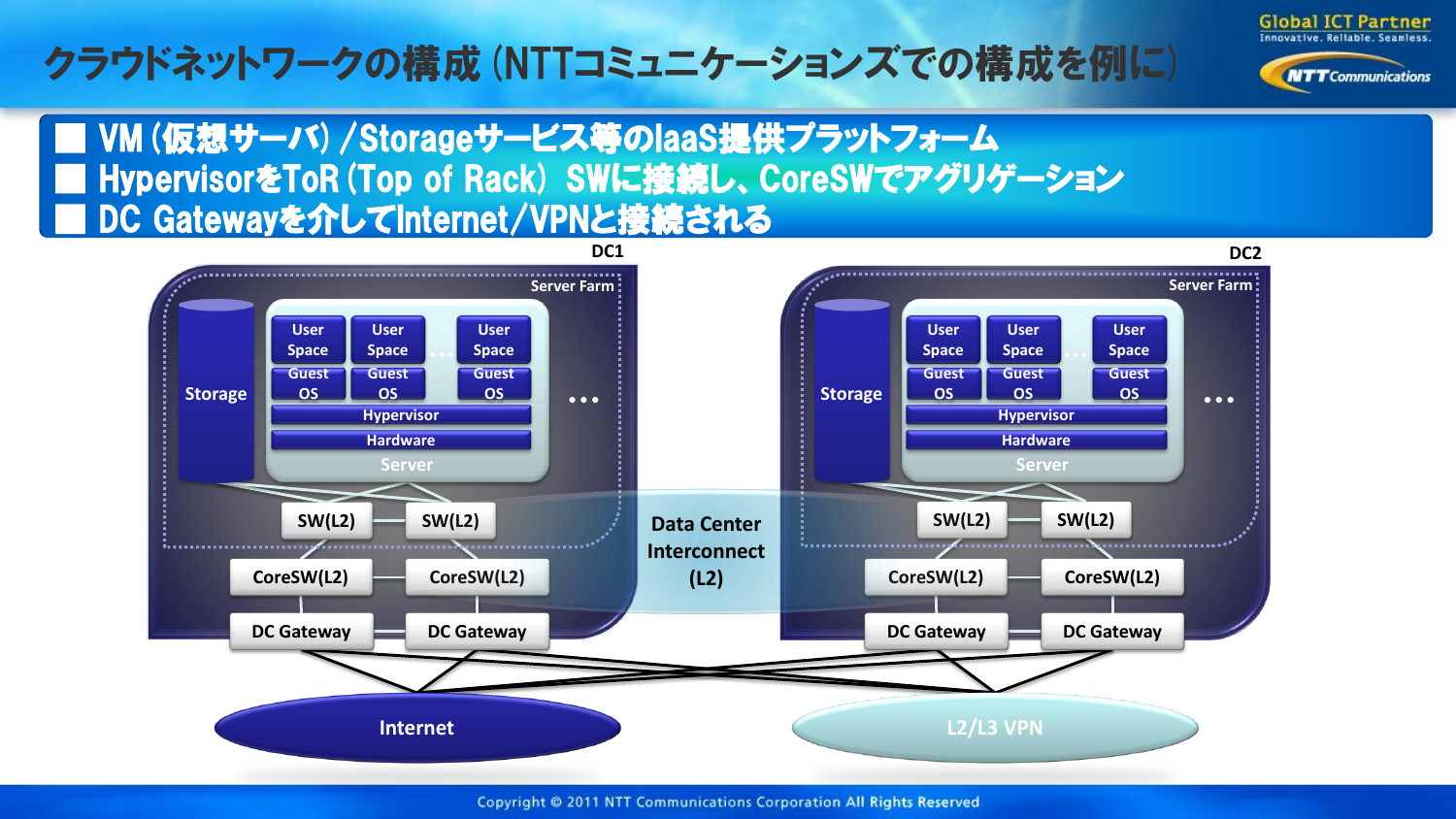

**NITT** Communications

#### 現状のネットワーク構成と運用

- クラウド内部はL2NWを基本に構成
- 複数のL2セグメントを一つの物理ネットワークに重畳
	- Multi-tenancy確保のためにVLANによるセグメント分けを利用
	- Internet接続とVPN接続のセグメント分けにもVLANを利用。
- VMのライブマイグレーションを利用
	- VMのIPアドレスは変えずに収容されるHypervisorを変更
	- G-ARPを利用した同一L2セグメント内移動
- VM数の増加に伴ってL2NWを拡大

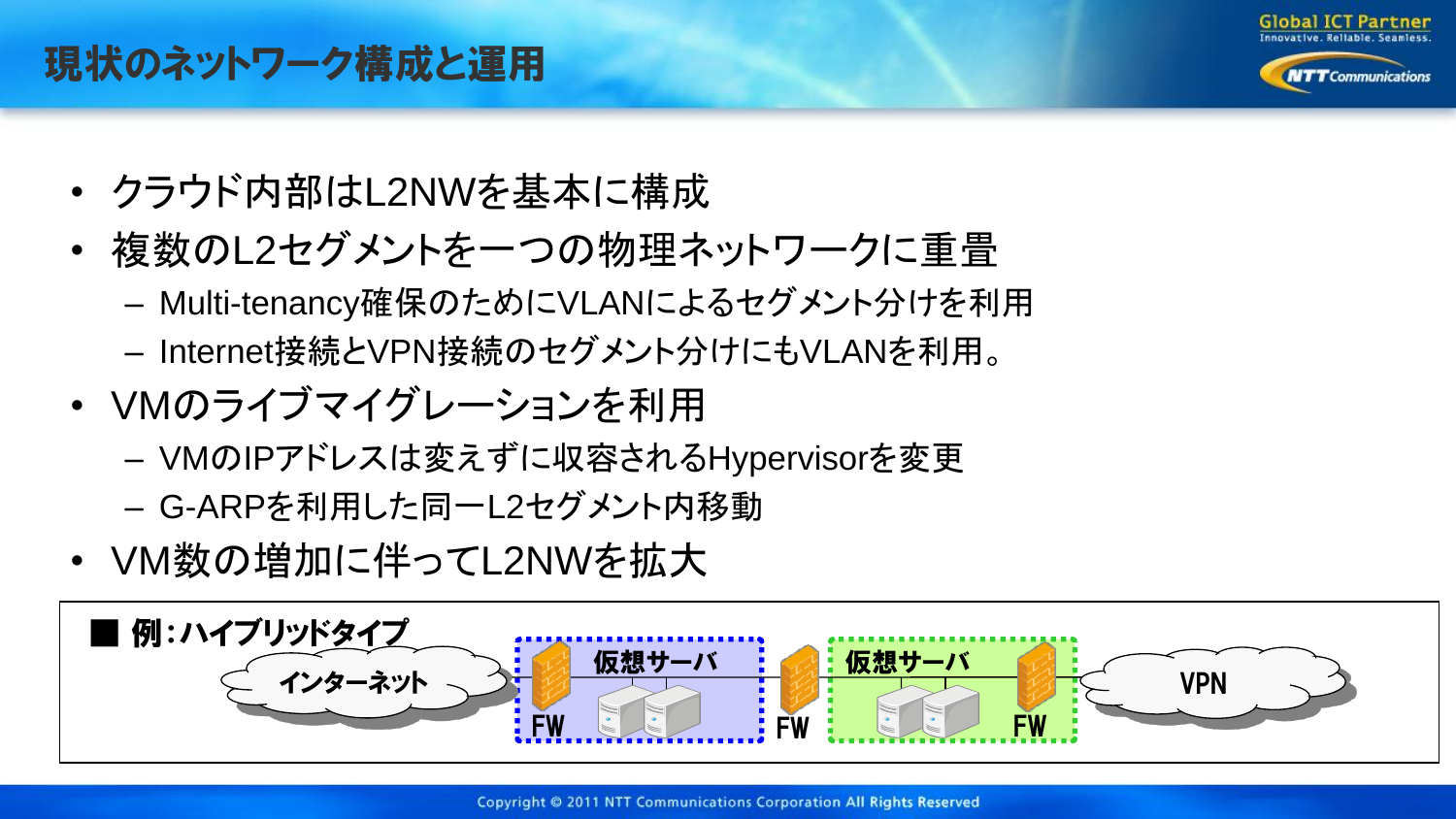

**NITT** Communications

#### クラウドネットワークでやりたいことと課題

#### 拡張性**/**柔軟性を確保したい **→** 今回のメイントピック

- ネットワークの拡張スピードは非常に速い。
- その中で拡張性・柔軟性を究極まで確保したい。
	- DC内・DC間など物理制限にとらわれずにネットワークを拡張したい
	- VMのインスタンス数を無限に増やしたい。
	- VMのモビリティを確保したい。
	- マルチテナント性の確保・拡張性を担保したい。
	- トポロジーの柔軟さ、冗長性をもって拡張したい。
- その他もいろいろありますが。 **→** ここでは**Scope**外。
	- 帯域拡張 、QoS 、OAM
	- ネットワーク制御のAutomation化
		- APIサポート/SDN(Software Defined/Driven Network)/Openflow etc
		- クラウドバースト etc.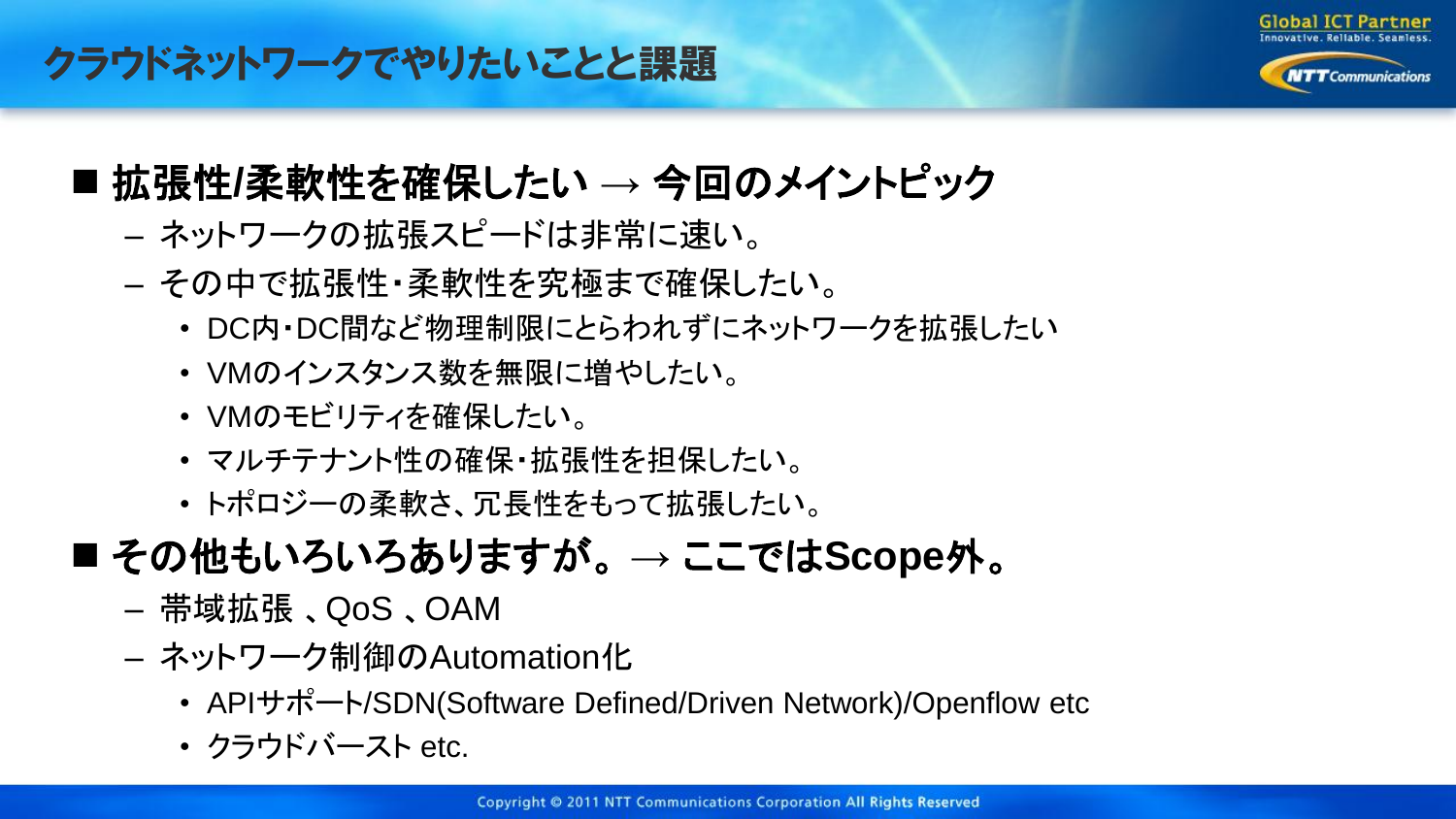

#### ■ VMのスケール・柔軟性 → MACアドレスのスケーリング

- サーバ側HV/VMは通常のEthernetの動きを期待。
- 理論的には、無限のMACアドレスを収容したい。
- ライブマイグレーションの柔軟性を考えるとブロードキャストドメインを拡張したい。
- DC内に留まらずDC間ネットワークにも広げたい。
- L2SWでのFDBサイズ:1000台のHV → 15VM/HV → 2vNIC/VM→30k MAC
- DC内/DC間のARP/ND(Neighbor Discovery)関連トラフィックの増大

#### ■ マルチテナンシー → VLAN IDのスケーリング

- マルチテナンシー性の確保とスケール性を両立させたい。
- 12bit =4096 の壁。1ユーザに1VLANとしても4000ユーザ限界。
- ユーザ識別子としては小さすぎ。
- 通常はクラウド内部でも1ユーザに複数セグメントを提供するためもっと条件は厳しい。
- DC間をL2同一セグメントで伸ばそうと考えるとDC間回線で4096xNの重畳が必要。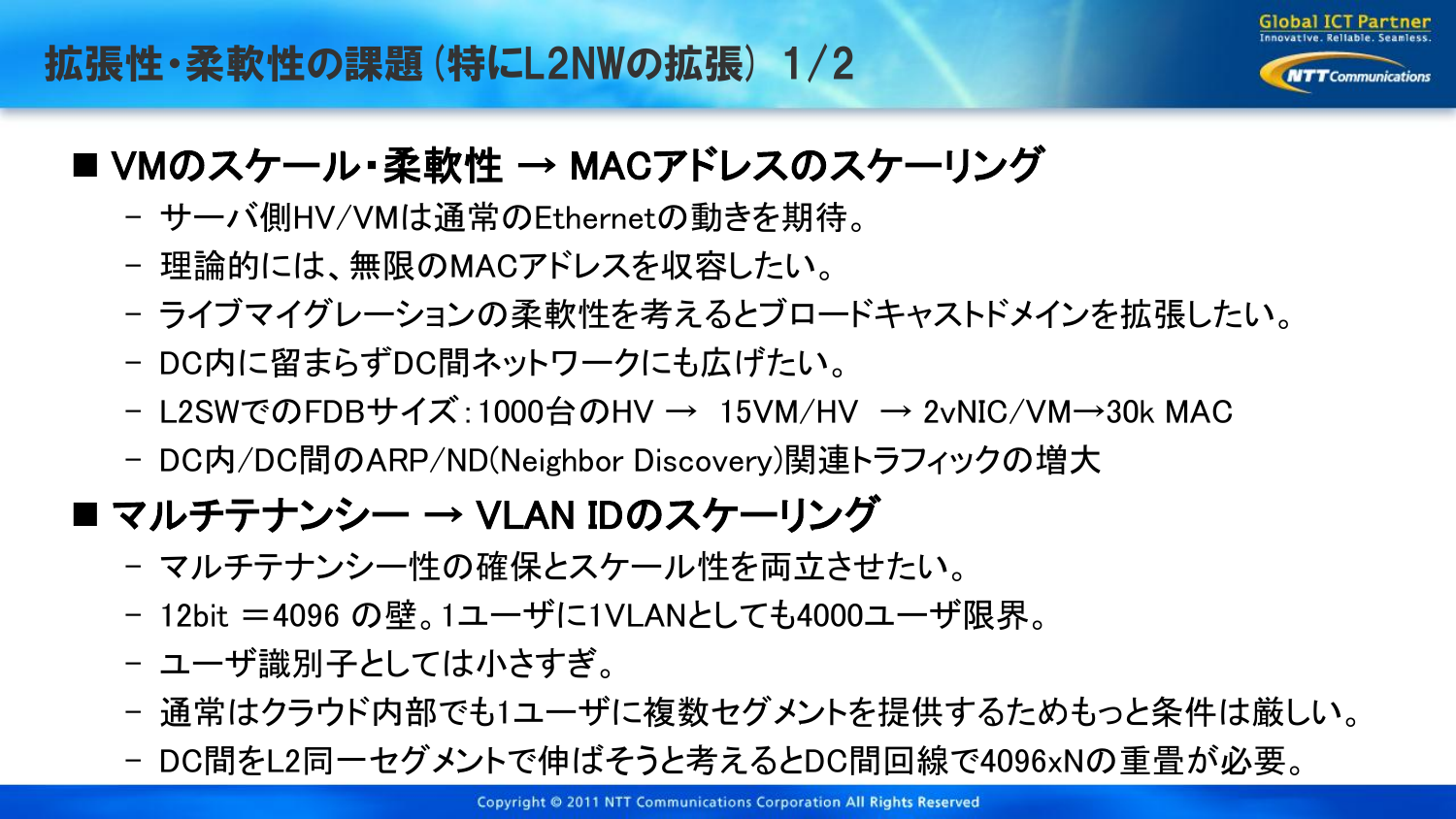

**NTT** Communications

#### 拡張性・柔軟性の課題(特にL2NWの拡張) 2/2

#### ■ 冗長構成などトポロジーの柔軟性

- L2ネットワークは冗長性の確保が本質的に難しい。
	- Ring構成 (G.8032, その他独自プロトコル)
	- Tree構成 (冗長構成部は、STP、RSTP、独自プロトコルでの制御)
	- MC(Multi-Chassis) LAG構成
	- etc
- これらを組み合わせながらどこまでネットワークを拡張できるのか。
- トラフィックボトルネックとの戦い

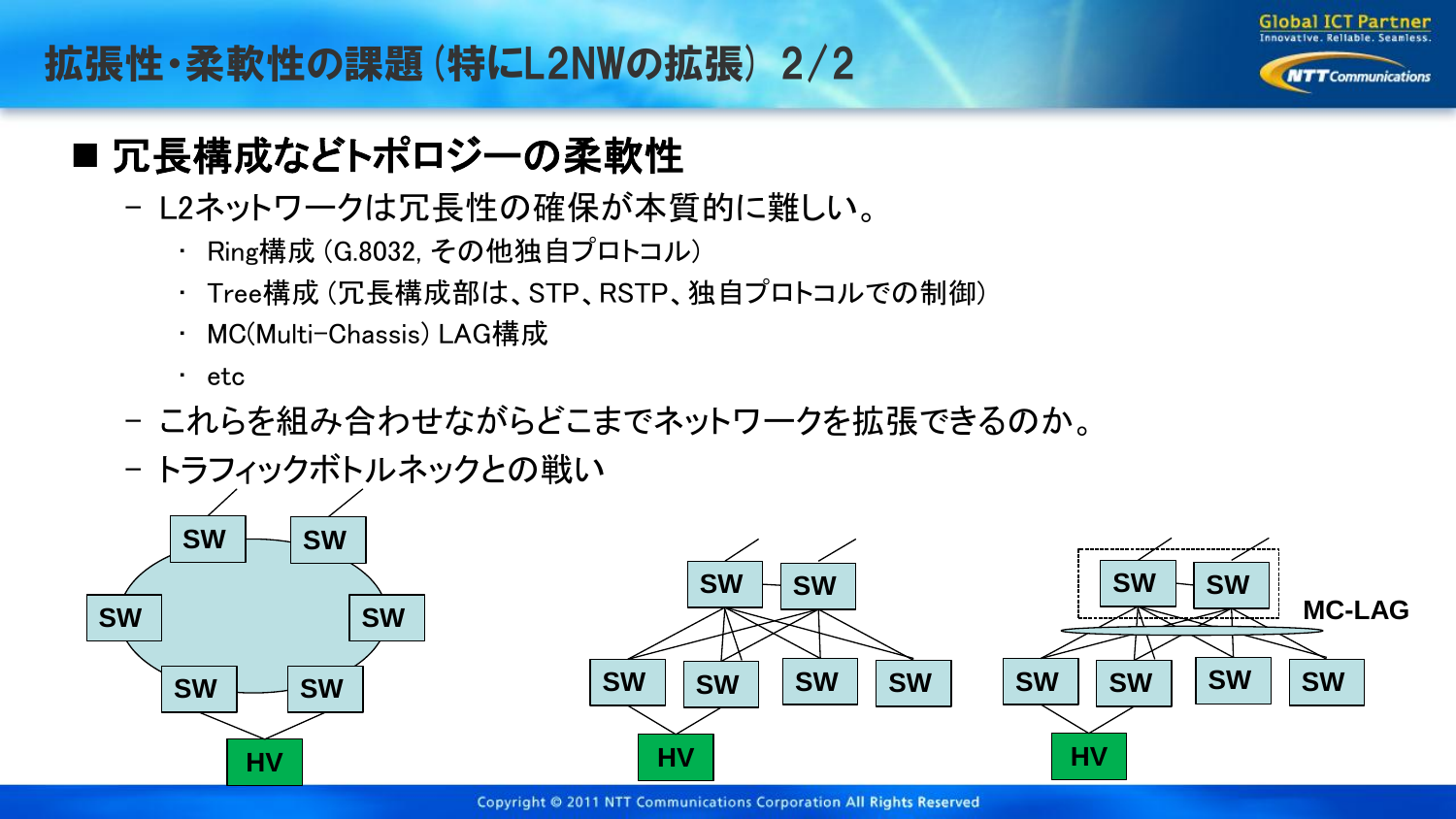#### 課題解決に向けて



 $\boldsymbol{N} \boldsymbol{T} \boldsymbol{T}$ Communications

## **IETF/IEEE**でも様々な議論。様々な実装方式が乱立。。さてどうする?

### ■ MACアドレス、VLAN-ID拡張へのアプローチ

- L2VPN技術の拡張での対応
	- PBB(802.1ah), VPLS(RFC4761/4762) 及び PBB-VPLS(ietf-draft)
- L3ネットワークへのオーバレイでの対応
	- ベースNW(HV接続NW)はL3で作り、L2 over L3でスケールさせる
	- NVO3 (Network Virtualization over L3) : VXLAN (UDP 24bit-ID), NVGRE(GRE 24bit-ID)
	- マルチテナンシーIDとして24bitで十分か。

### ■トポロジー柔軟性へのアプローチ

- L3ルーティング機構のL2ネットワークへの適用
	- ISIS適用のアプローチ:TRILL(IETF TRILL-WG)+α(独自), SPB(IEEE 802.1aq)
	- BGP適用のアプローチ: E-VPN, PBB-EVPN(indivisual-draft)

## ■すべての既成概念にとらわれずに解決するアプローチ

– Openflow技術の適用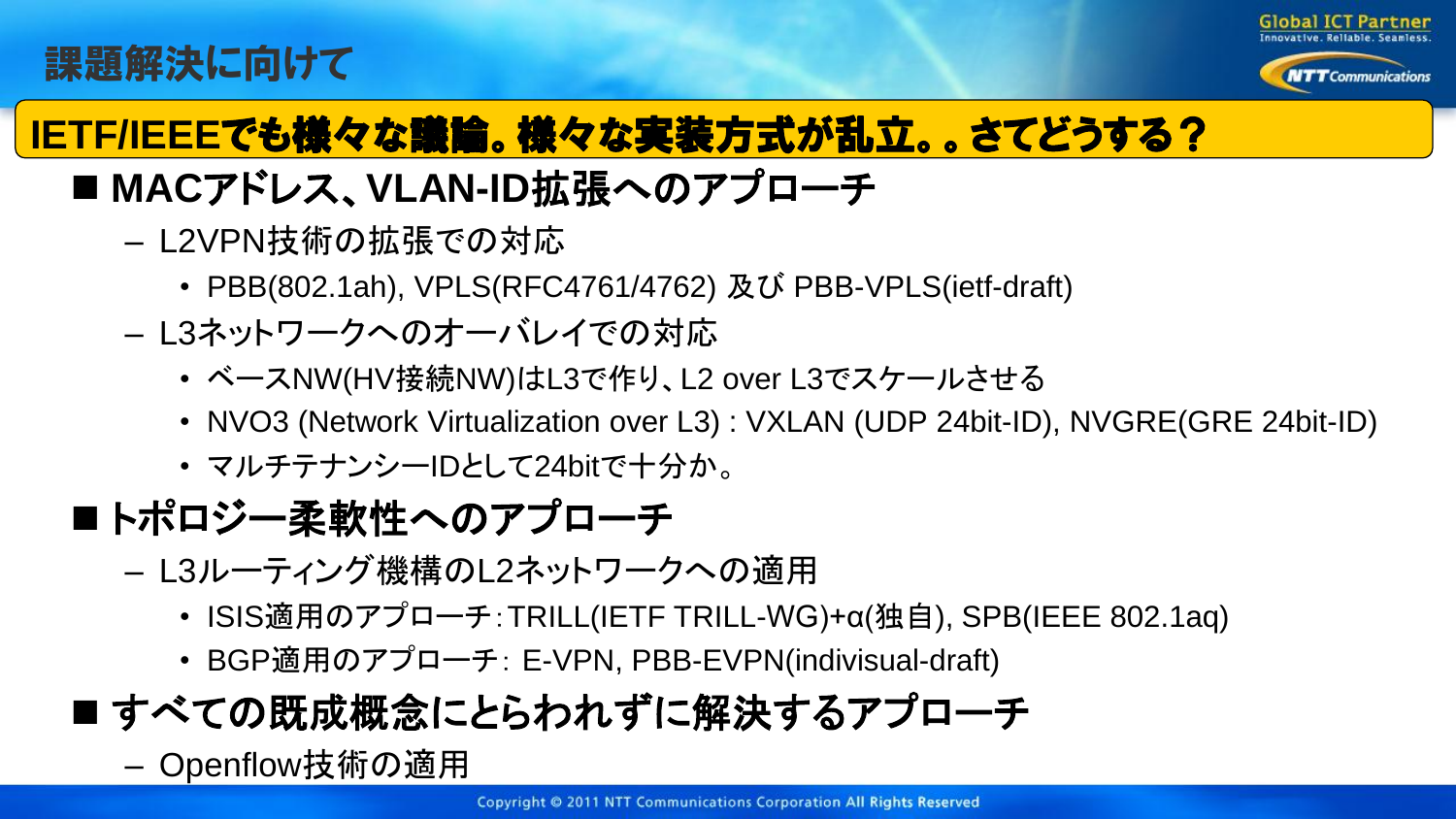### 【参考1/2】 IETF82でのDC Related Discussion..(Problem Statement)

- L2NWのDCにおけるスケールの課題分析
	- ARMD-WG
		- draft-armd-datacenter-reference-arch-01 · Merit/Huawei etc.
		- draft-ietf-armd-problem-statement-00 :IBM
- スケール性を含むDCにおけるVM運用の課題
	- L2VPN-WG
		- draft-narten-nvo3-overlay-problem-statement-00 : IBM/Microsoft
		- draft-bitar-datacenter-vpn-applicability-01 :Verizon/Alcatel/Cisco/BT/NTT Com
	- L3VPN-WG
		-
		-
	- SDN-BOF
		- draft-pan-sdn-dc-problem-statement-and-use-cases-01 : CA/Infinera
		- draft-nadeau-sdn-framework-01 : CA/Infinera
- 
- 

• draft-so-vpn4dc-00 :Verizon/AT&T/TW Telecom etc.

- draft-so-vdcs-02 :Verizon/TW Telecom etc.
	-



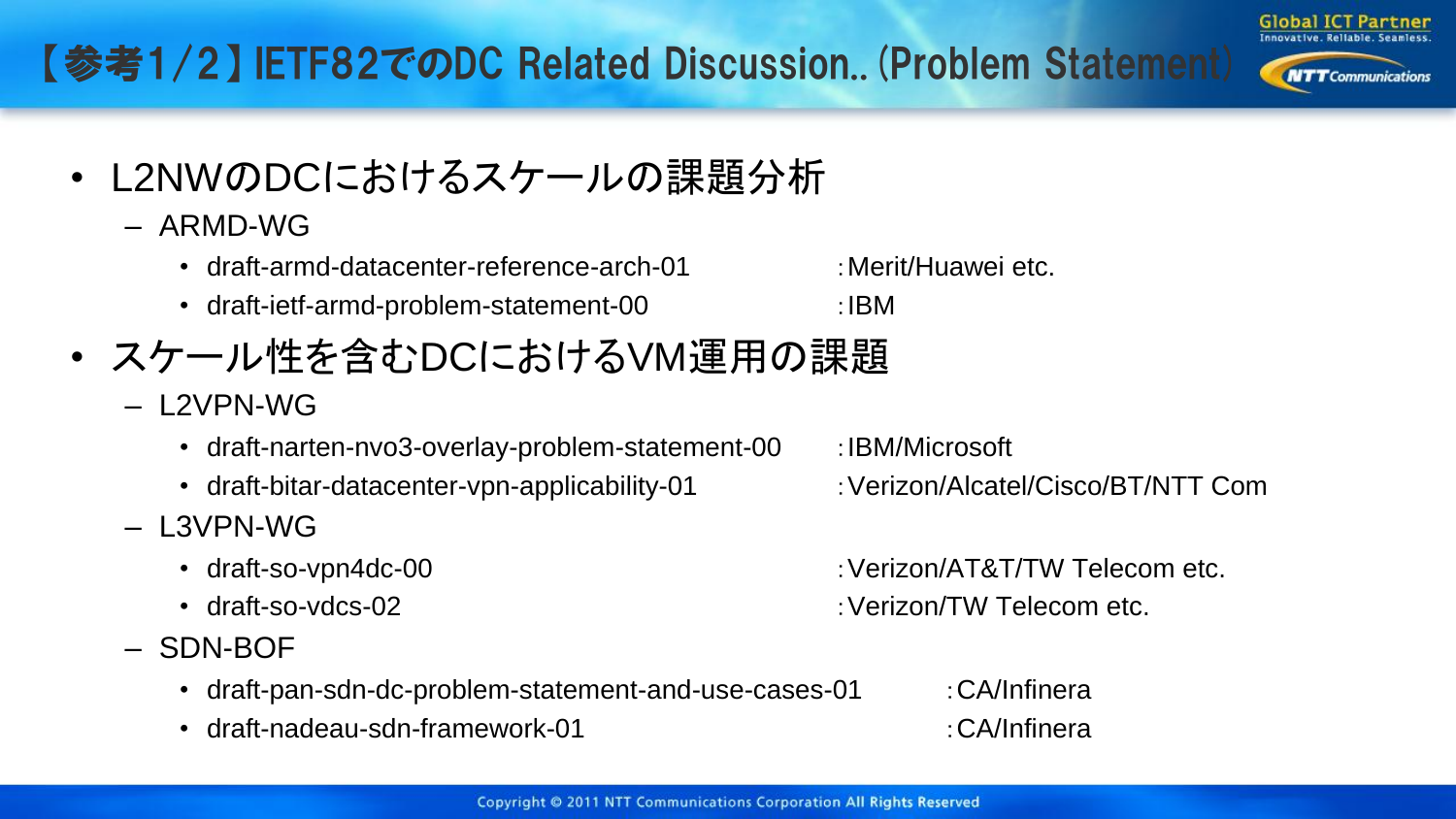## 【参考2/2】 IETF82でのDC Related Discussion..(Solution Statement)

- L2VPN-WG関連
	-
	- draft-hasmit-otv-03 : Cisco
	-
	- draft-wkumari-dcops-l3-vmmobility-00 : Google/Ericsson
	- draft-ietf-l2vpn-pbb-vpls-interop-02 : Alcatel/Cisco/Verizon
	- draft-ietf-l2vpn-pbb-vpls-pe-model-04 : Alcatel/Cisco/Verizon
- L3VPN関連
	- draft-marques-l3vpn-end-system-03 : Cisco/Infinera/Juniper
- TRILL-WG関連
	- $-$  RFC6325
	- draft-eastlake-trill-rbridge-fine-labeling-01 : Huawei/Cisco/Broadcom etc.
- SDN関連
	- ONF (Open Networking Foundation)
	- SDN-BOF/ALTO-WG/NETCONF/NETMOD-WG
- draft-mahalingam-dutt-dcops-vxlan-00 : Cisco/VMWare/Citrix/RedHat/Arista/Broadcom etc
	-
- draft-sridharan-virtualization-nvgre-00 : Microsoft/Arista/Intel/Dell/HP/Broadcom etc.
	-
	-
	-
	-



**Global ICT Partner**